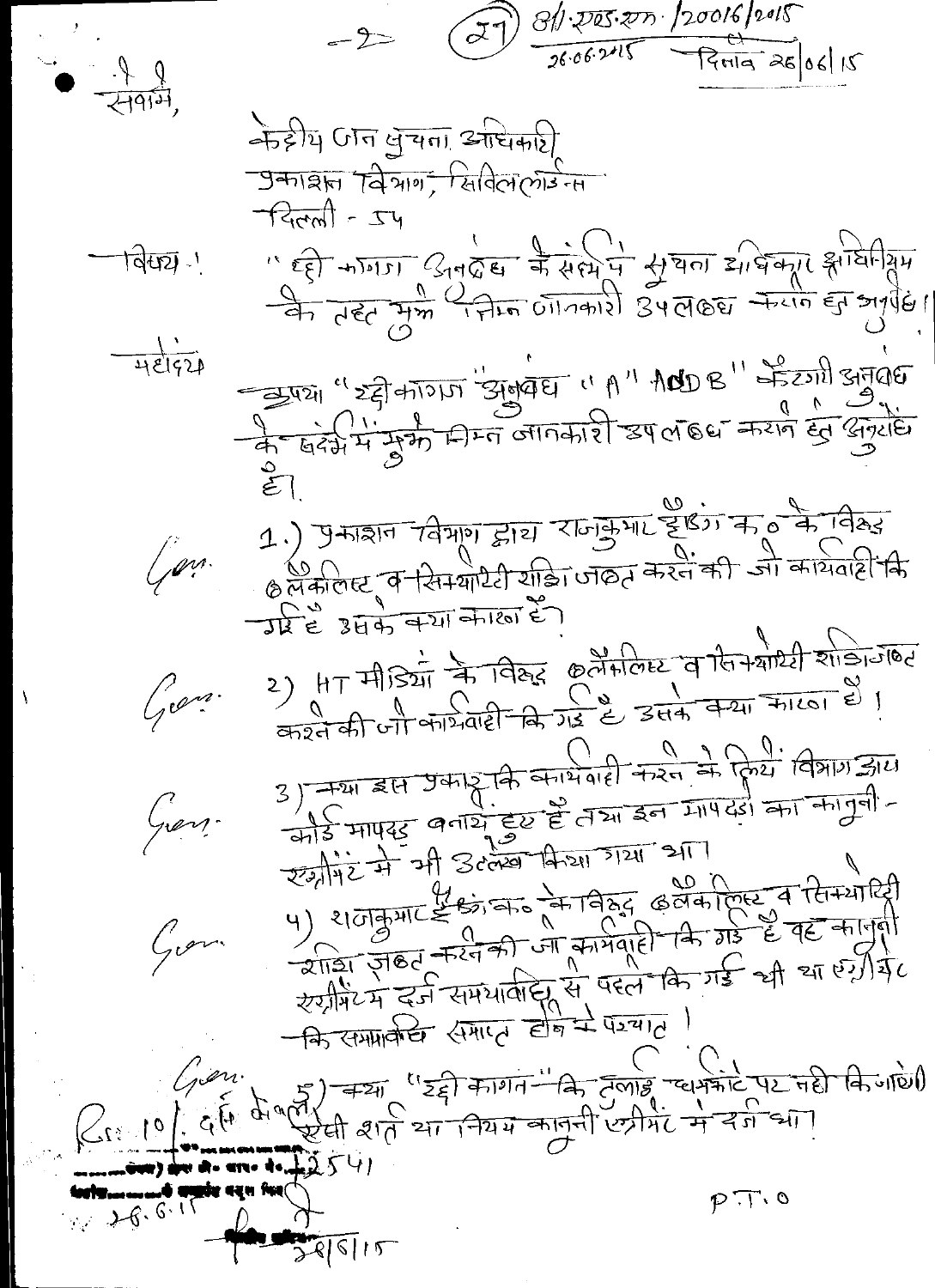$-3-$ 6) ग्रेगोरोपे विषया द्वारा परिसर में ही कमपुष्य की पर " ही कार्ण  $\sqrt{mn}$  and the signal of  $\frac{1}{2}$  and  $\frac{1}{2}$  and  $\frac{1}{2}$  and  $\frac{1}{2}$  and  $\frac{1}{2}$ 720 20 6 21 6 21 6 21 9 9 9 9 9 9 9 9 2 2 2 1 7)  $\frac{1}{\sqrt{4}}$   $\frac{1}{\sqrt{4}}$   $\frac{1}{\sqrt{4}}$   $\frac{1}{\sqrt{4}}$   $\frac{1}{\sqrt{4}}$   $\frac{1}{\sqrt{4}}$   $\frac{1}{\sqrt{4}}$   $\frac{1}{\sqrt{4}}$   $\frac{1}{\sqrt{4}}$   $\frac{1}{\sqrt{4}}$   $\frac{1}{\sqrt{4}}$   $\frac{1}{\sqrt{4}}$   $\frac{1}{\sqrt{4}}$   $\frac{1}{\sqrt{4}}$   $\frac{1}{\sqrt{4}}$   $\frac{1}{\sqrt{4}}$   $\frac{1}{\sqrt{4$  $\frac{1}{217}$   $\frac{1}{97}$   $\frac{1}{17}$   $\frac{1}{17}$   $\frac{1}{17}$   $\frac{1}{17}$   $\frac{1}{17}$   $\frac{1}{17}$   $\frac{1}{17}$   $\frac{1}{17}$   $\frac{1}{17}$   $\frac{1}{17}$   $\frac{1}{17}$   $\frac{1}{17}$   $\frac{1}{17}$   $\frac{1}{17}$   $\frac{1}{17}$   $\frac{1}{17}$   $\frac{1}{17}$   $\frac{1}{17}$  Gurri Gon Gun  $\frac{1}{3}$  - 412 FILI 212 71941 02342 4 77 1724 094 side TILS on 41 The CupT SIL. George यदि प्रमाराज्ञान विषया की तरफर्प सम्बाद अरुवारम होता एसीमेंट के  $\frac{1}{\sqrt{1+21}}$   $\frac{1}{\sqrt{6}}$   $\frac{1}{\sqrt{10}}$   $\frac{1}{\sqrt{10}}$   $\frac{1}{\sqrt{10}}$   $\frac{1}{\sqrt{10}}$   $\frac{1}{\sqrt{10}}$   $\frac{1}{\sqrt{10}}$   $\frac{1}{\sqrt{10}}$   $\frac{1}{\sqrt{10}}$   $\frac{1}{\sqrt{10}}$   $\frac{1}{\sqrt{10}}$   $\frac{1}{\sqrt{10}}$   $\frac{1}{\sqrt{10}}$   $\frac{1}{\sqrt{10}}$   $\frac{1}{\sqrt{1$ Georg  $\frac{2}{12}$  =  $\frac{2}{12}$  =  $\frac{1}{12}$  =  $\frac{1}{12}$  =  $\frac{1}{12}$  =  $\frac{1}{12}$  =  $\frac{1}{12}$  =  $\frac{1}{12}$  =  $\frac{1}{12}$  =  $\frac{1}{12}$  =  $\frac{1}{12}$  =  $\frac{1}{12}$  =  $\frac{1}{12}$  =  $\frac{1}{12}$  =  $\frac{1}{12}$  =  $\frac{1}{12}$  =  $\frac{1}{12}$  = Ger  $-7957$  $\frac{1}{\sqrt{100}}$  $(2D)$  $5264$   $\frac{0}{7136}$   $\frac{1}{491}$   $\frac{1}{491}$   $\frac{1}{491}$  $\pi$